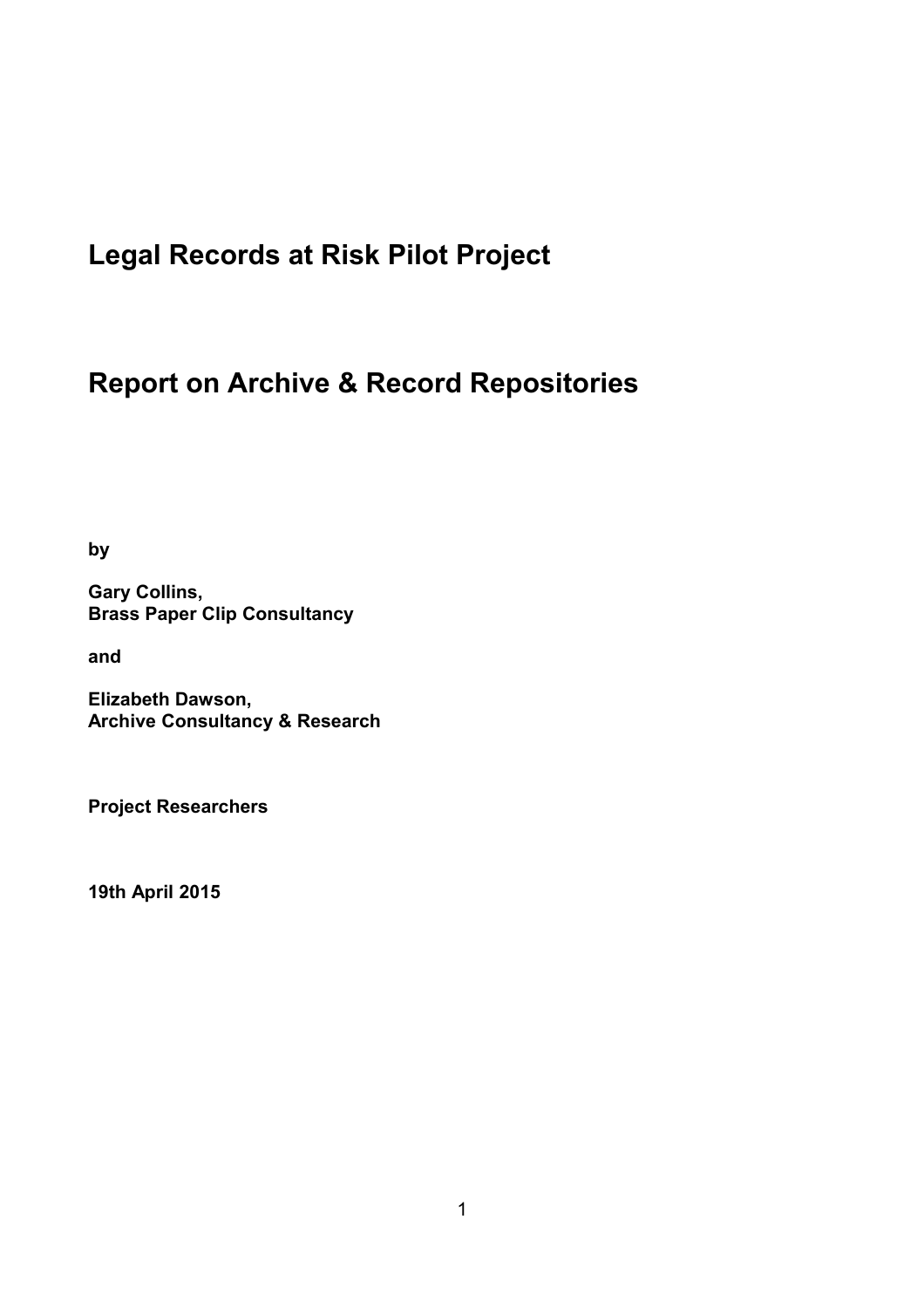# **CONTENTS**

#### **1 PROJECT BACKGROUND AND OBJECTIVES**

#### **2 PROJECT SCOPE & METHODOLOGY**

- **2.1 Scope**
- **2.2 Methodology**

# **3 RESEARCH SOURCES**

- **3.1 Previous surveys and publications**
- **3.2 Archive catalogue searches and online finding aids**

#### **4 FINDINGS**

- **4.1 Summary**
- **4.2 Record repositories: holdings**
- **4.3 Collecting policies**
- **4.4 Record and retention/disposal guidance**
- **4.5 Record repositories: current issues**
- **4.6 National and sector strategies & reports**
- **5 CONCLUSION**
- **5.1 Summary**
- **5.2 Recommendations**

**APPENDIX: Research resources and publications consulted**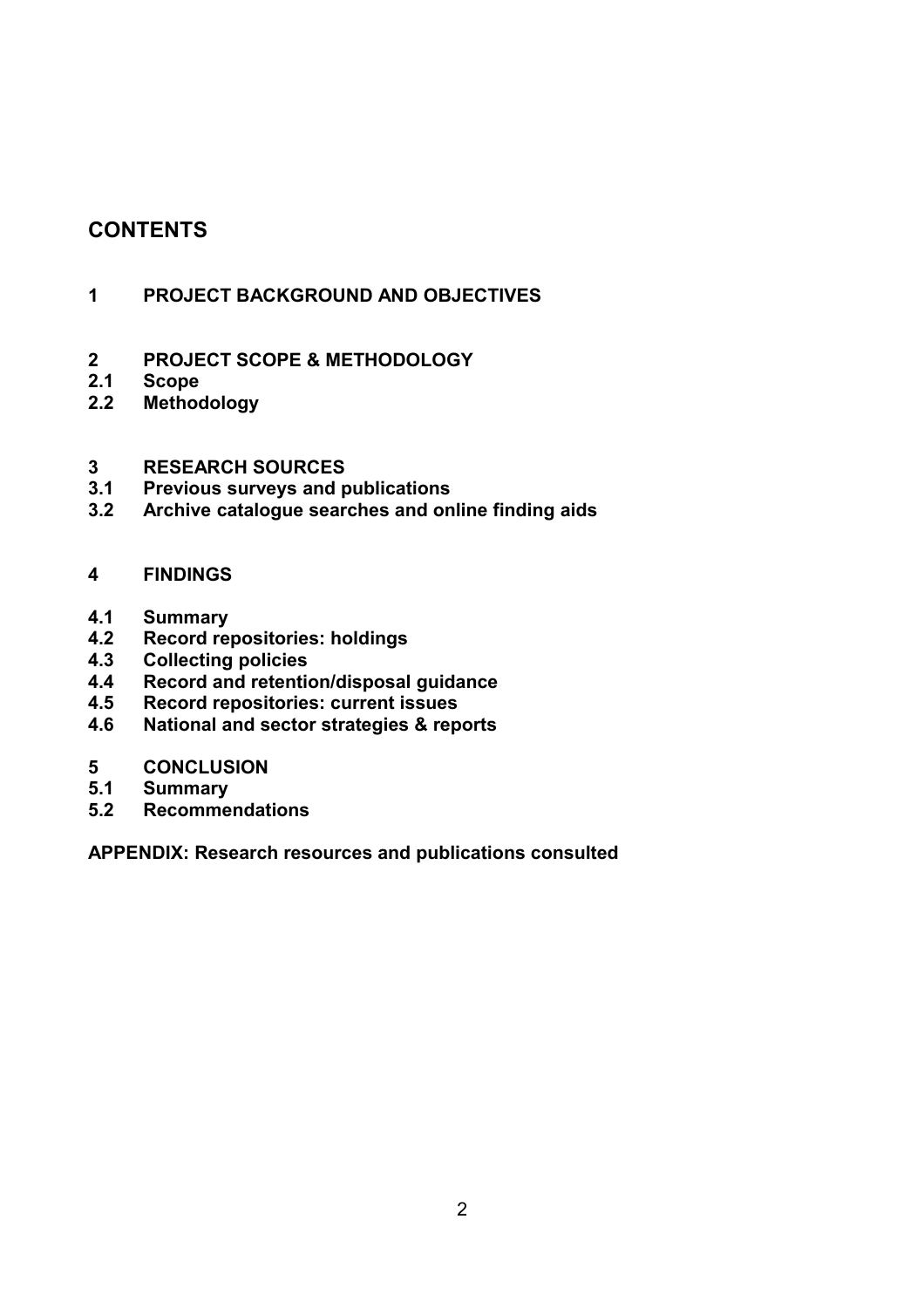## **1 PROJECT BACKGROUND AND OBJECTIVES**

### **1.1 Background**

The legal profession, like many others, works in both the public **and** private sectors. Records relating to the law and the justice system are managed as part of the public records system, but material that is not subject to the provisions of the Public Records Acts and current legislation is under-represented in the archival domain.

Earlier studies revealed that many institutions and individuals specialised to law (ISLs), especially in the private sector, have significant records that are potentially at risk. These studies included:

- The Legal Records in the Commonwealth project jointly-sponsored by the Association of Commonwealth Archivists & Records Managers and the Commonwealth Legal Education Association (1994)
- The Records of Legal Education Project by the Institute of Advanced Legal Studies (IALS) (1998)
- The 2010 Records at Risk project by the British Records Association (BRA) (2012)

The risks posed include the 'non-discovery' of records because they are not catalogued, a lack of awareness of the potential business and historical value (for research purposes or to retain the 'corporate memory'), and neglect or deliberate destruction. The proposed Legal Records at Risk (LRAR) Project aims to address these risks by identifying such records and making proposals for:

- An appraisal of current guidelines for record-keeping (in the legal sector and archives domain) and suggestions for updated advice where required
- A review of the current state of records management by those specialising in law (individuals and organisations)
- Raising awareness of the link between current records and their possible later use as items of historical/archival value
- Safekeeping material of long-term value (either in-house, in off-site storage, or at an archive repository).

# **1.2 Objectives**

This report on archive and record repositories has been produced following an initial pilot project that will inform the wider LRAR Project. The pilot project objectives were:

- To gain an overview of existing archive material (both catalogued and uncatalogued) relating to the law and the legal profession currently held in record repositories
- To discover collecting policies and classification schemes relating to legal records
- To identify significant gaps in current archival holdings relating to the law
- To identify ISLs whose records would be of potential archival interest, but which have not been transferred to an archive and may be at risk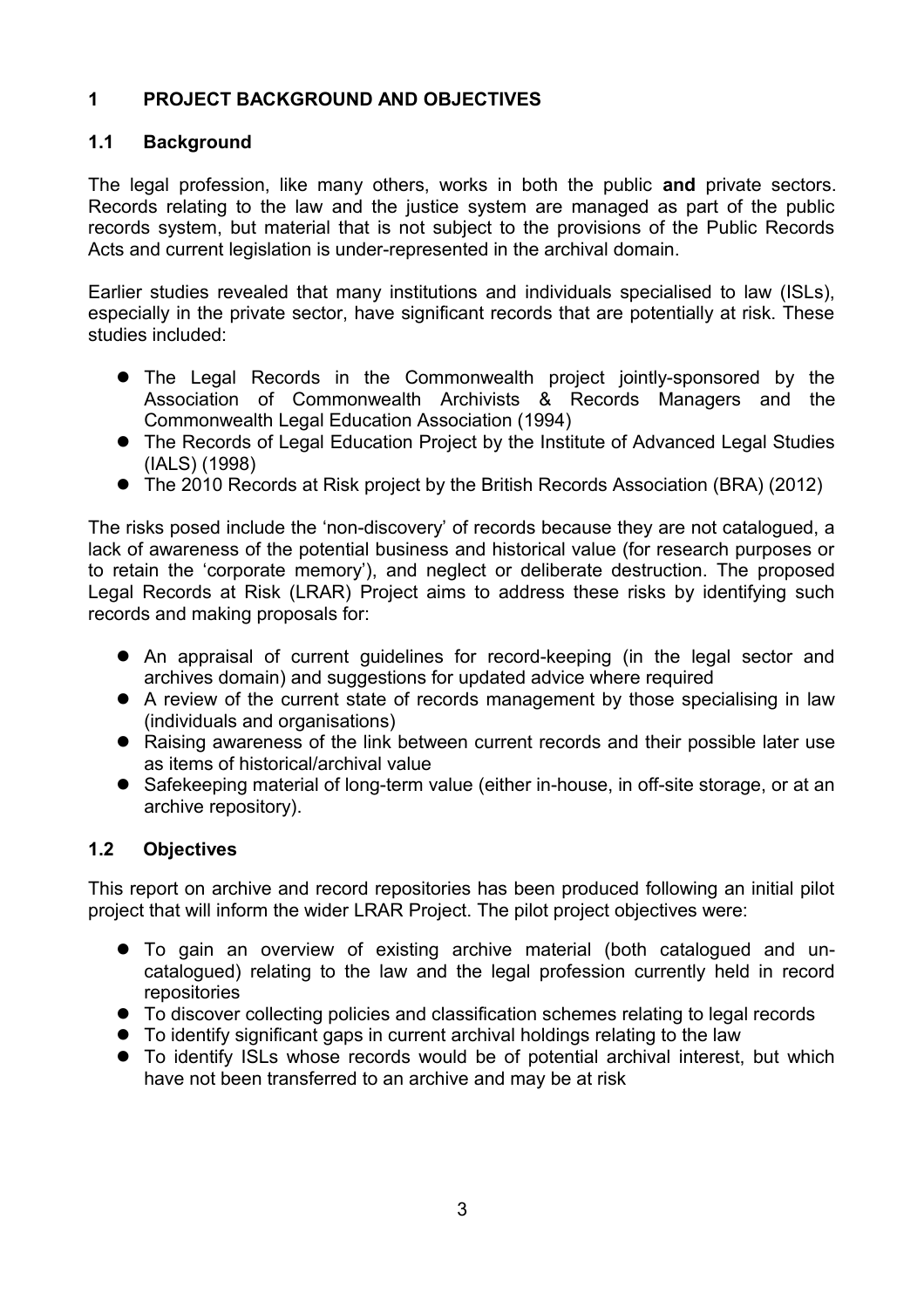# **2 SCOPE & METHODOLOGY**

#### **2.1 Scope**

The pilot project investigated the existence and scope of archives (potentially in all formats e.g. paper, digital) relating to the law, the legal profession and ancillary services, held by:

- Local record offices (county and city archives)
- University and other higher education archives
- Specialist archives e.g. Inns of Court
- Other bodies e.g. law firms, professional and para-professional organisations and institutions e.g. The Law Society
- $\bullet$  Individuals within the legal and academic professions
- The pilot project also considered records and gaps in collecting policies identified by other projects and surveys including:
- The BRA's on-going work with the Law Society and the Solicitors Regulation Authority (SRA) including work on intervention records
- Work by the Selden Society on English legal history
- **TNA National and sector archive strategies**

# **2.2 Methodology**

Information was gathered primarily by desk research, supplemented by informal discussions and contacts with archivists and others involved with record-keeping.

Information about the project was also circulated to the archive profession via the archives-nra mailing list, but this did not generate a wide response, and given the limited resources and time-scale of the pilot project it became apparent that it would not be feasible to conduct formal in-depth surveys or interviews with archivists at this stage.

- Research was therefore conducted by means of:
- Investigating collecting (and disposal) policies and related documents on the scope of an institution's work, where available on websites
- Searching online portals including TNA's Discovery, the Archives Hub and AIM 25, using pre - defined search terms relating to ISLs (based on the draft categories of legal records defined in the LRAR census document)
- Searching individual archive catalogues online, using the same criteria
- Literature searches (reports, publications, strategies, policies etc)
- Informal discussions and contact with existing professional contacts and organisations e.g. Archives & Records Association (ARA), TNA, BAC, BRA, Chartered Institute of Library & Information Professionals (CILIP), The British & Irish Association of Law Librarians (BIALL)

# **3 RESEARCH RESOURCES**

#### **3.1 Previous surveys and publications**

As noted above, previous surveys and publications were considered in order to gain an overview of current initiatives and wider archival issues of particular relevance to the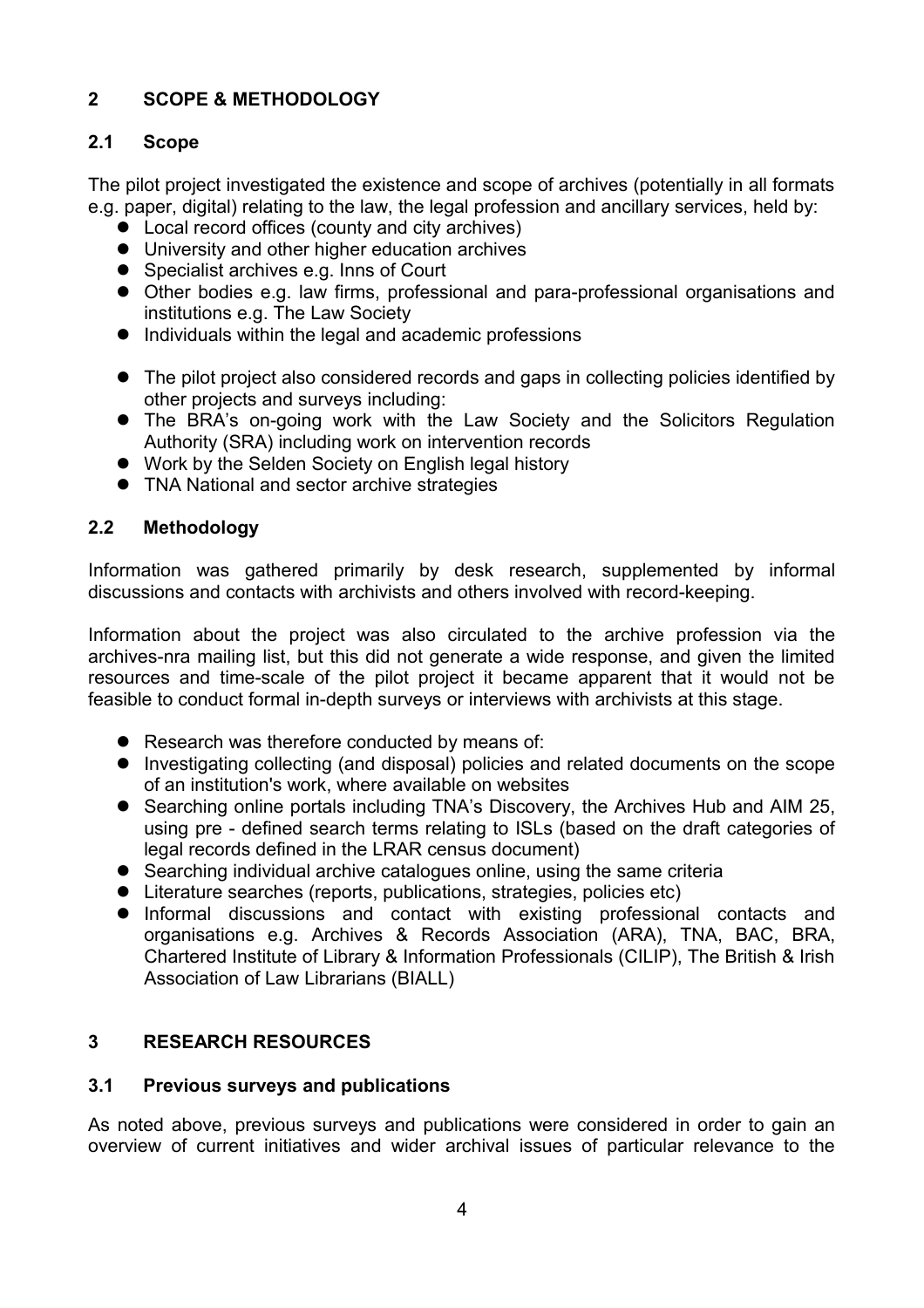project , including The BRA's Records at Risk report and the National Archives national and sector collection strategies & reports.

In addition, publications such as Lesley Richmond & Bridget Stockford's *Company Archives – the survey of the records of 1000 of the first registered companies in England & Wales* (Business Archives Council, 1986) and the BAC's *Directory of Corporate Archives* (1997) were also consulted.

#### **3.2 Archive catalogue searches**

Searches were made using the major online portals such as Discovery (which includes material held by TNA and other local, regional and national repositories); AIM 25 (higher education institutions, learned societies, cultural organisations and livery companies within the greater London area) and the Archives Hub (aimed at academic researchers, providing a searchable catalogue including university and research institutions, museums, local archives and other public bodies). Individual online catalogues and other resources across a wide range of relevant archives were also used. The results were largely for fully catalogued collections: un-catalogued records do not generally appear in online catalogues but are shown in the TNA annual returns of accessions.

A more in-depth survey of repositories in several counties (Warwickshire, Devon and Surrey) was made to get a feel for the types of legal records deposited in various institutions. This work confirmed that the majority of such items were client records rather than the working records of ISLs – suggesting that the latter types of record are at risk if they are not being kept or considered as worthy of deposit.

Initial searches using broad terms e.g. solicitor, barristers, law, legal, court, mostly resulted in too many references to be meaningful. For example, the term solicitor (as a creator of records) produced 1181 results and 63,170 results for solicitors in the Discovery catalogue. By contrast, more focussed searches were made using more specific terms e.g. Patent Agents, Law Publishers, Law Stationer, Commissioner for Oaths, Notary, Legal Executive, Conveyancer, Insolvency Practitioners, and these produced far fewer results, and in many cases, none at all.

#### **3.3 Additional online finding aids**

The database of the archives of non-governmental organisations (DANGO) compiled by the University of Birmingham was searched using simple generic terms and this proved to be useful in identifying collections of campaigning and research organisations. A search for entries including Law and Lawyers produced some references to collections held by established archives e.g. The Society of Labour Lawyers (at LSE, although uncatalogued) and collections retained by their owners and mainly uncatalogued e.g. The Law Centres Federation, which holds several boxes of uncatalogued material from 1976 onwards.

The annual returns of accessions received by archive repositories, supplied to The National Archives (TNA), and the Annual business records deposits lists published by Business Archives Council (BAC) were also consulted and these provided a useful insight in to the extent of both catalogued and uncatalogued collections.

TNA annual returns of accessions to repositories, available in print to 1993 and on line from 1994 were also searched. The returns are arranged by pre-defined subject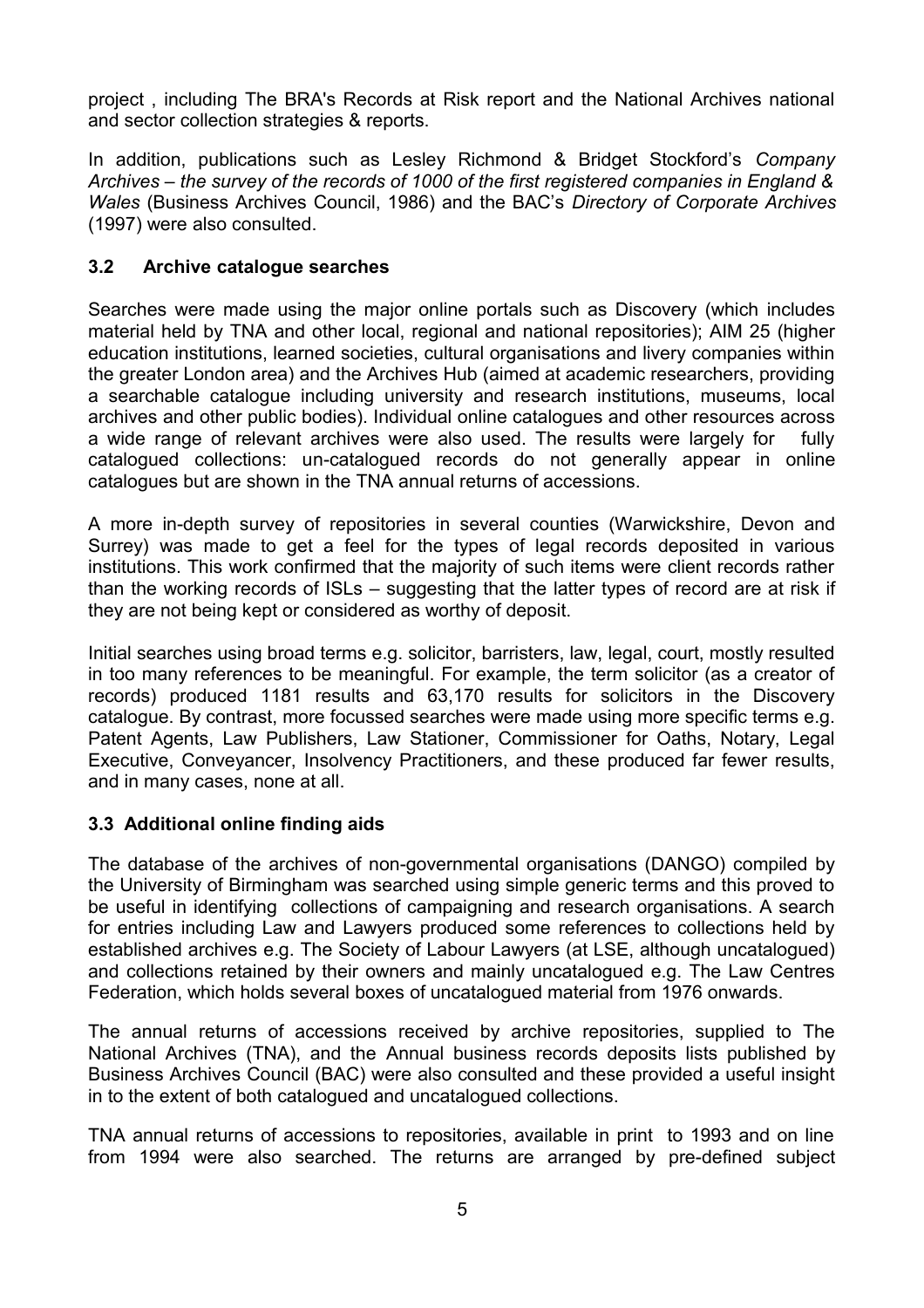categories, of which the most relevant was Legal History. Searches produced a wide variety of examples including solicitors' client records and personal papers, personal reminiscences of individual policeman, magistrates and petty sessions records, papers of leading academics and members of the judiciary, records relating to public inquires and police matters.

The online BAC annual business records deposits lists (1968-2010) were also studied for references to the legal profession and produced a similar variety references, including the records of regional law societies and solicitors' firms. The online BAC annual business records deposits lists (1968-2010) were also studied for references to the legal profession and produced a similar variety references, including the records of regional law societies and local solicitors.

A sample detailed search for each year available online in the TNA annual returns (1999- 2013) was also started for the three counties mentioned above (Warwickshire, Devon and Surrey) and produced a similar range of results.

Finding aids and supplementary information held online by individual repositories, such as the London Metropolitan Archives subject and company name indexes, were also searched.

#### **4 FINDINGS**

#### **4.1 Record Repositories: holdings**

The project findings to date confirm the initial view that non-public records relating to the legal profession are significantly under-represented in archive repositories, with the notable exception of the Institute of Advanced Legal Studies. Examples of material, both public and non-public records held by archives and record repositories are given below.

Each record office has its own collecting policies and priorities and the coverage of lawrelated records of local interest is inevitably patchy. Despite the standard collection policy model suggested by the TNA for repositories to use, not all organisations follow this.

However, Law-related collections can be found in most county and city record offices, but their focus is primarily on local court records (especially because many record offices are designated Places of Deposit for Public Records) and on solicitor's records. The vast majority of records deposited by solicitors, mainly through the important rescue work of the BRA, consist of deeds, client records and accounts, rather than practice and business records. Only a few examples of the latter have been noted and it would appear that solicitor's own business records have either not been retained or are not regarded by their owners as being of historic value. We recommend that this be further investigated as part of the proposed LRAR project.

Records of Local Law Societies can be found in many local record offices, and these form a significant archival resource, although many are un-catalogued and are therefore not readily available.

Some references to Patent Agents were found in the correspondence of clients and other organisations, but only one reference was found to the records of an individual agent, in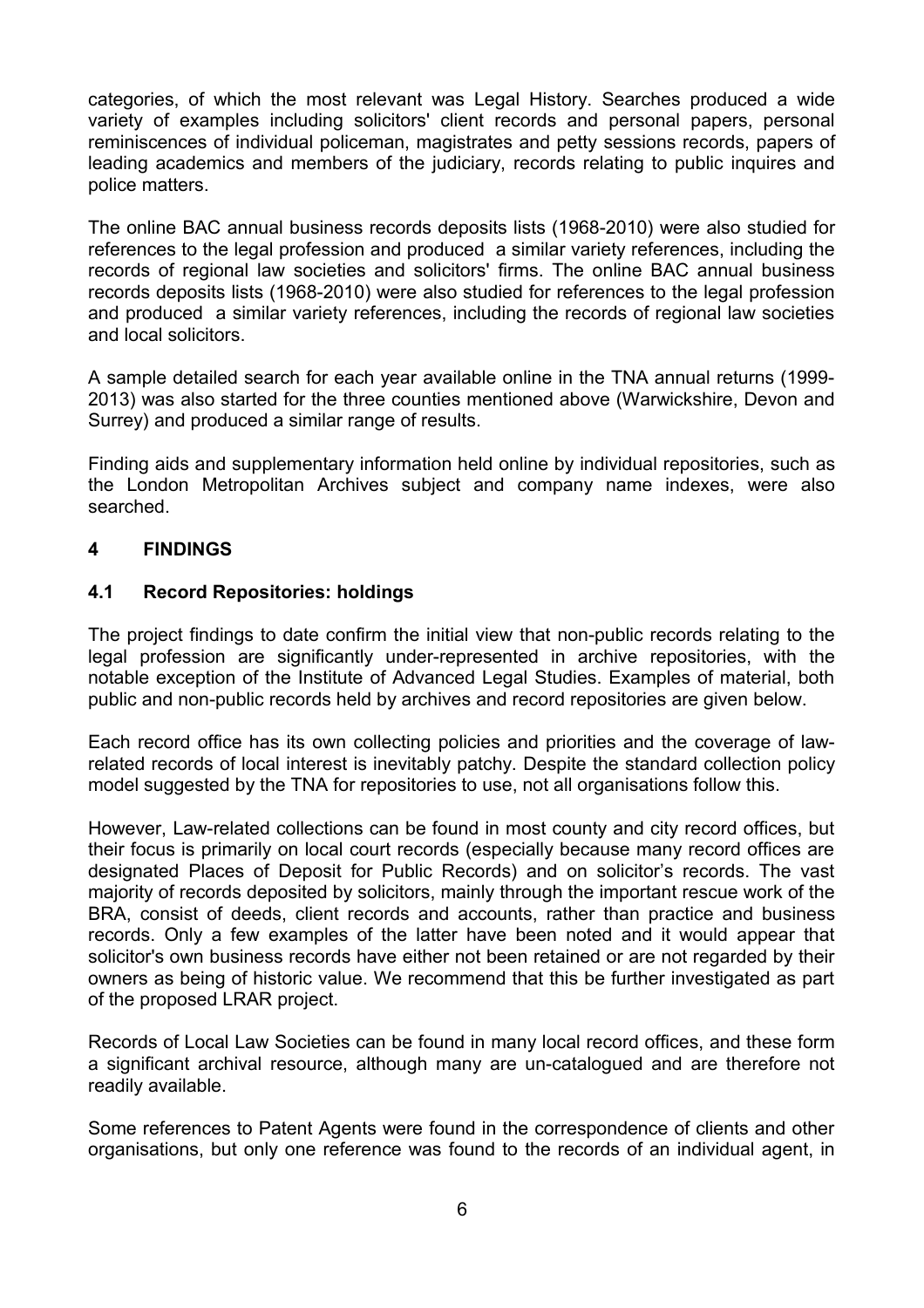Manchester City Archives. We found no significant holdings of other para professional and para legal organisations, although TNA's discovery catalogue includes references to correspondence with the Insolvency Practitioners Association in the records of the The Department of Trade, The Insolvency Service and the Council on Tribunals. There is also one reference in the records of a local solicitor held in Dorset History Centre.

University and Higher Education Archives hold much material relating to the law and the legal profession, although we found no consistent approach to collecting policy and the scope and scale of collections varied considerably, but include the records of law Departments and Research institutes, the papers of eminent academic staff, lawyers or members of the judiciary: they may also collect the records of other organisations considered to be of research value e.g. legal and justice campaigning organisations, legal research organisations and NGOs.

The Institute of Advanced Legal Studies is clearly the most significant and extensive academic specialist archive relating to legal history. Its collections, which include The Records of Legal Education Archive, The Archives of the Bar Council, The International Law Association, Law Librarianship archives and its own institutional archive, are widely used by academic researchers, legal biographers and family historians.

We also examined a random sample of the archives of other universities, including, LSE, UCL KCL, QMUL, and the Universities of Cambridge, Oxford and Durham. The Modern Records Centre at Warwick University and the University of Birmingham were also included in the regional/county surveys. In addition to the records of law departments, we found several examples of the papers of eminent individuals, e.g. at Warwick, Cambridge, LSE and IALS. LSE was particularly rich in collections relating to individuals and campaigning groups. Legal biography and oral history projects were also noted e.g. Cambridge Eminent Legal Scholars oral history archive, LSE Legal Biography Project, British Library Legal Lives project and these form an important archival resource.

Other law related archives were reviewed. The Inns of Court have extensive and well used archive collections relating to their own history and activities: their collection policies focus primarily on the history of the Inns and their members, and they do not collect additional law related material.

The Law Society retains its own archive (with the exception of older examination results, which have been transferred to the IALS). Many local Law Societies have deposited records in local record offices (see above) and further details can be found in the TNA annual returns of accessions. Some regional Law Societies also responded to enquiries from the project researcher and gave details of material they still hold: they should be encouraged to deposit further material.

The Law Society also works with the SRA and the BRA on intervention records and the transfer of client records to relevant repositories. We understand that current issues relating to Intervention records are still to be resolved, but we recommend that the LRAR project should monitor developments, and should seek further involvement, possibly in partnership with the BRA.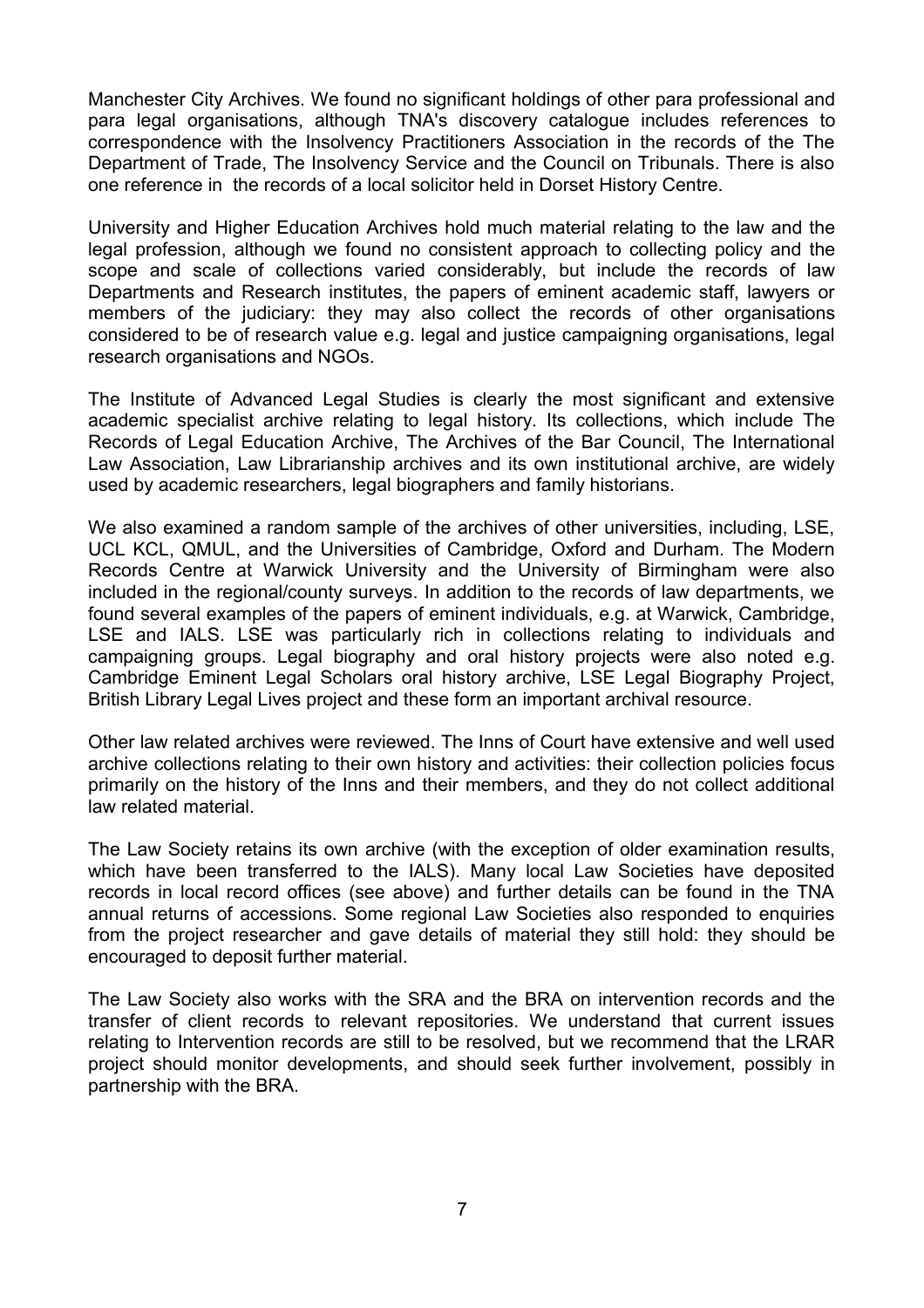## **4.2 Collecting Policies**

Collecting policies, where available online, were studied in order to gain an overview of potential interest in acquiring legal records.

These policies tend not to mention records of ISLs specifically: they are included in the general category of business records. Court records are usually referred to when the repository's statutory role as a place of deposit for public records is mentioned (e.g. magistrates courts, petty sessions and manorial courts). University archives' collecting policies focus mainly on central and departmental university records, but may also include subject based collections as part of a wider research resource reflecting the universities' own research interests and specialisations.

Specialist and individual archives, e.g. Inns of courts, Law Society, SRA, professional and academic organisations were also examined: these also show a wide variation in style and level of detail, but collection scope tends to be more clearly defined, focussing primarily on the records of the organisation, rather than collecting related subject material

Some collecting policies mention areas that a particular repository sees as underrepresented in its collections but no evidence was seen that records of ISLs were singled out for mention (apart from in the general business records category) and there is little evidence of targeted collection policies or acquisition funds.

Although a collecting policy statement check-list and other guidance is available on TNA website, many repositories do not appear to have followed this model and there is considerable variation in the level of detail of collection policies and statements. The lack of a central repository for collecting policies, as highlighted in the BRA Archives at Risk Report may also be a contributory factor to an inconsistent approach.

#### **4.3 Record and retention/disposal guidance**

A considerable amount of detailed and practical guidance is available to record creators and custodians, but the absence of a statutory framework governing non public records, other than tax, contractual, governance and other statutory compliance requirements suggests that this advice is frequently ignored or regarded as low priority. We have not been able to find any specific guidance for para professional organisations.

Examples of guidance available to records creators and depositors were sought out, including:

- The Bar Council / Barristers practice: including the Bar Council guidelines 'Practice Management For The Bar' which makes no direct reference to record keeping, records management or the potential archival importance of records - although it does refer to data protection and the security of born-digital/computer records.
- Solicitors / The Law Society guidance: including guidance on access to the corporate archive, material to be considered for the corporate archive, and a collection management policy
- SRA / Intervention archives: detailed records disposal schedule for SRA departmental records which states that records should be either destroyed or kept permanently, for business and legal purposes. Records of permanent value to be transferred to The Law Society's Archive.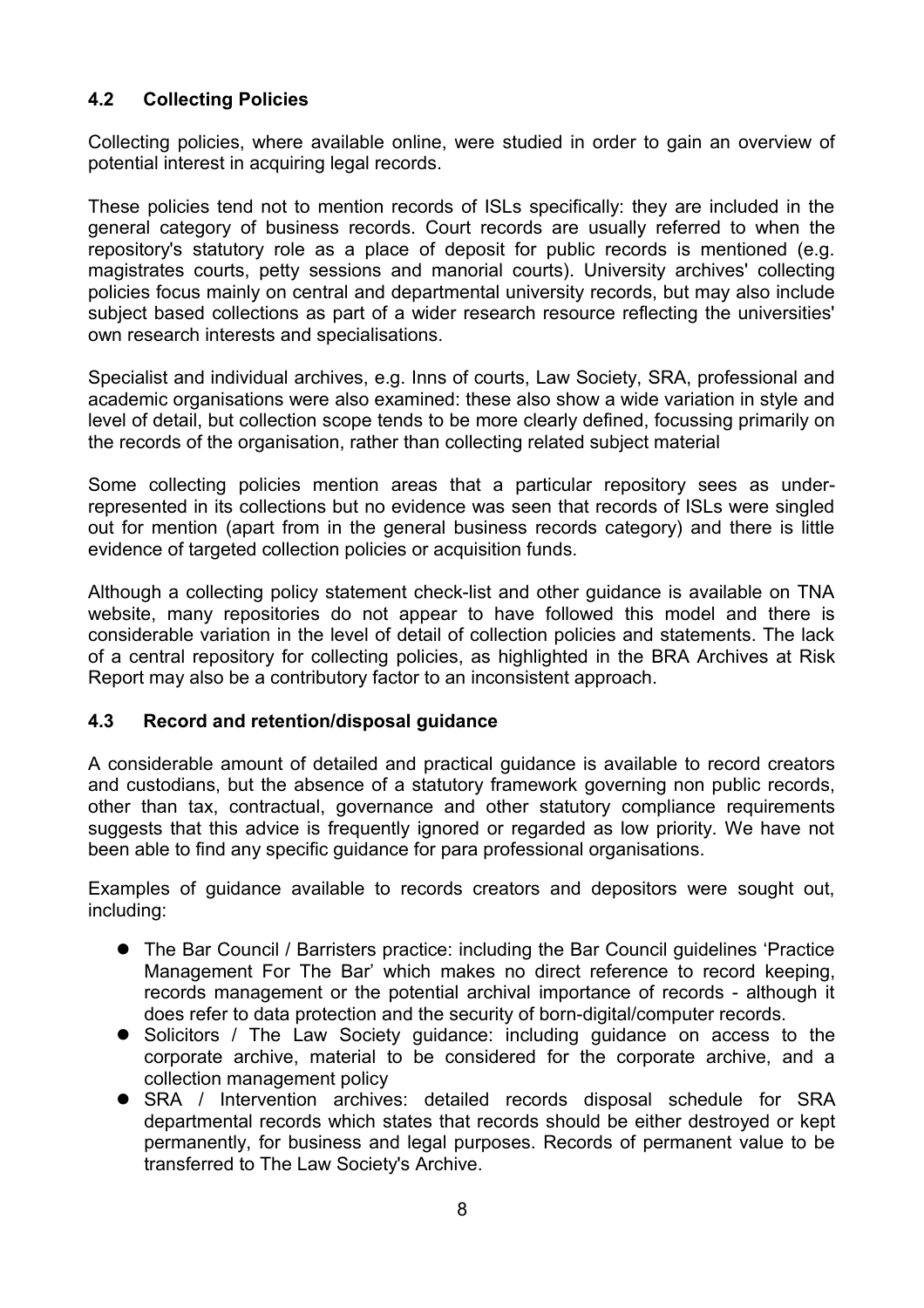- TNA records and information management best practice guides
- Other guides including business records classification schemes, keeping records to meet corporate requirements, records collection policy, managing business archives (corporate memory)
- BAC: setting up an archive, managing business archives website (which also refers to the business archives at risk crisis management team)
- BRA: quide on the care of records
- The legal profession: LexisNexis guide to document retention policy, Chubb's a lawyers guide to records management issues

#### **4.5 Record repositories: current issues**

The current economic climate and subsequent cut backs, coupled with uncertainty over long-term funding in the heritage and other sectors has led to fewer resources and staff, particularly in the local and county record office domain. The trend for trust status organisations to manage ever-dwindling resources is also changing the landscape in which record keepers operate. For example, Kent Libraries, Archives and Registration service has recently completed a public consultation phase and is understood to be recommending that the service be outsourced to a charitable trust (to be created).

Other local archive services are managed under a joint operating agreement. Two successful and highly acclaimed examples are The Keep, a partnership between East Sussex RO, The University of Brighton and the Royal Pavilion & Museums and Hull History Centre, a partnership between Hull City Archives, Hull Local Studies Library and Hull University Archives.

Others are managed via an outsourced service provider e.g. Greenwich Leisure Ltd which manages Wandsworth and Greenwich archive services. Others have combined their archive and heritage services with new community library provision e.g. Tower Hamlets.

However, funding remains a major issue, particularly in relation to cataloguing projects, which are increasingly dependent on external sources including the heritage lottery Fund and the National Archives cataloguing fund. Bids to both these schemes are highly competitive and are subject to specific criteria governing public access, community and volunteer involvement and outreach programmes. University Archives are also subject to increasing financial pressure, although they are generally better placed to access additional sources of funding available to the academic community.

The LRAR project should therefore be aware that the transfer of archive material identified as part of the proposed LRAR project will have resource implications, for storage, cataloguing and long term preservation.

#### **4.6 National and sector strategies and reports**

Many issues raised in previous surveys and reports are still relevant today. They include a lack of time and resources and an apparent lack of awareness of the importance of good record-keeping systems for the legal sector's 'business records', which can be puzzling to an outsider, especially with the importance attached to ensuring that client records are dealt with appropriately. Further issues include the need for records management systems to be used properly and for guidance from the archives and legal sectors to be followed (if they are known about in the first place).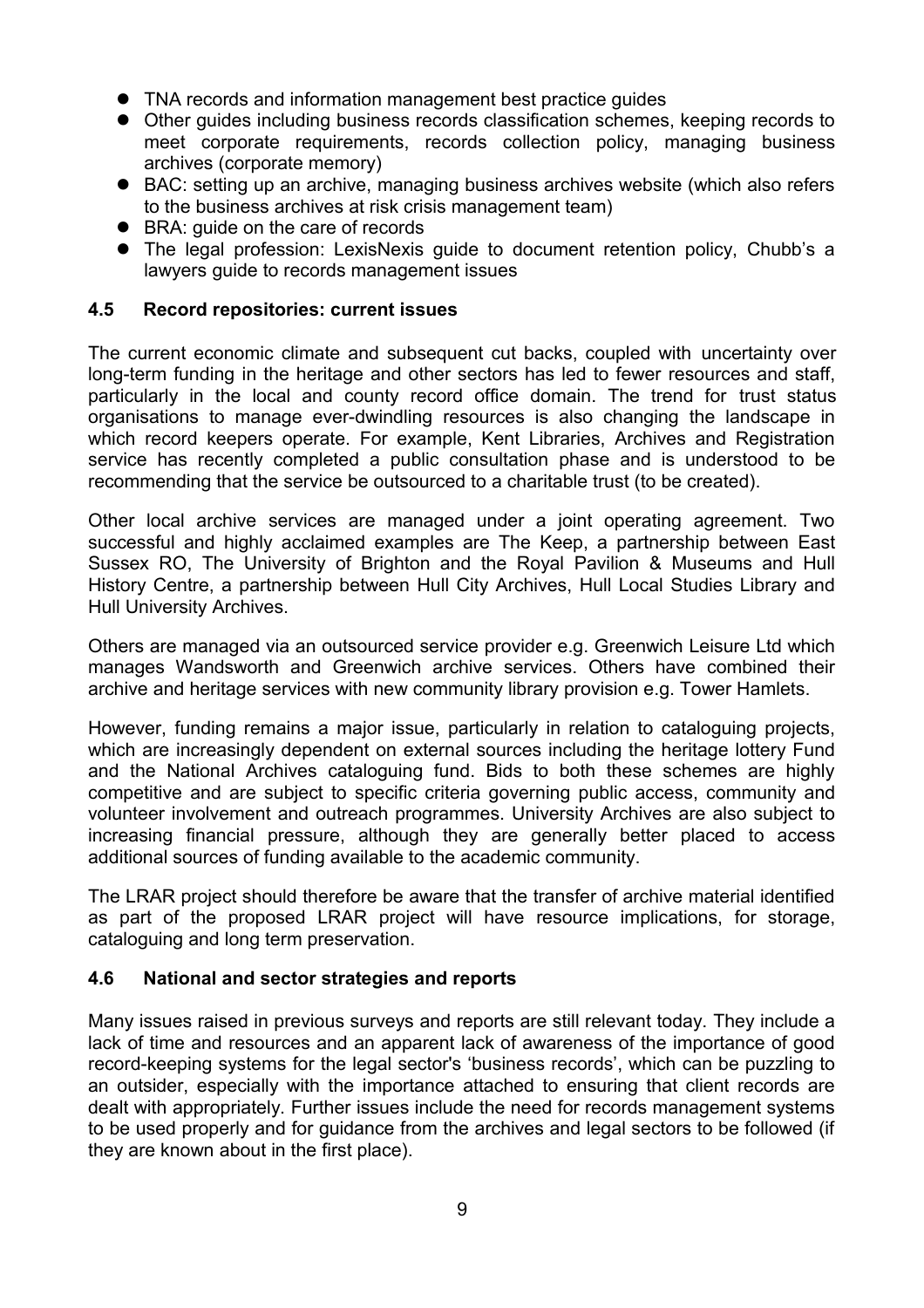The British Record Association's major study and report on Archives at Risk (2012), raises many issues relevant to the project, including a lack of awareness of records at risk, poorly defined collecting policies and increasing financial and resource constraints.

- The project also reviewed The National Archives National Collections Strategy and the sector strategies for Business Records, Architecture & Construction Records and Religious Archives. The objectives of LRAR accord closely with those of the National Strategy, in particular:
- mapping the current archive landscape to identify 'gaps' in existing collections
- discovering where important information is not being collected, maintained or preserved to facilitate access and reuse
- defining when, how and why collections might be deemed 'at risk'
- identifying weaknesses in collecting policies and collection management practices
- providing a focus for debate around determining the 'value' of collections and potential collections

The strategy reports provide excellent models and methodologies, which can and should be used by the proposed LRAR project.

#### **5 CONCLUSIONS AND RECOMMENDATIONS**

#### **5.1 Conclusions**

- There is considerable disparity of provision between the two sectors (public and business/private). Records considered to be at risk are mainly, but not exclusively in the business/private category. The BRA Records at Risk report of 2010 identified the key issues and associated risks facing record repositories: these and other recent issues (such as funding) continue to present considerable challenges. Key issues for the project to consider are :
- Most local record offices have local solicitors' records but these usually relate to clients rather than solicitors' own business records
- Local record office collecting policies do not always refer specifically to legal and law related records as a separate category
- Archive repositories, in particular local record offices, are subject to increasing financial and resource constraints
- The transfer of additional material will have resource implications for any receiving repository and it is unlikely that any significant deposit of records would be possible without suitable funding and long term financial support
- Solicitors' records are both business and client records and their permanent preservation should be subject to SRA guidelines
- The status of Barristers and practice records is less clear as they work as selfemployed individuals, although it is expected that these records would be managed according to Bar Council practice guidelines. However, these guidelines do not include guidance on permanent preservation.
- IALS is the pre-eminent and most extensive specialist legal archive and there will undoubtedly be an expectation on the part of potential depositors that it will provide a home for further collections
- University archives collect departmental records which may include those of Law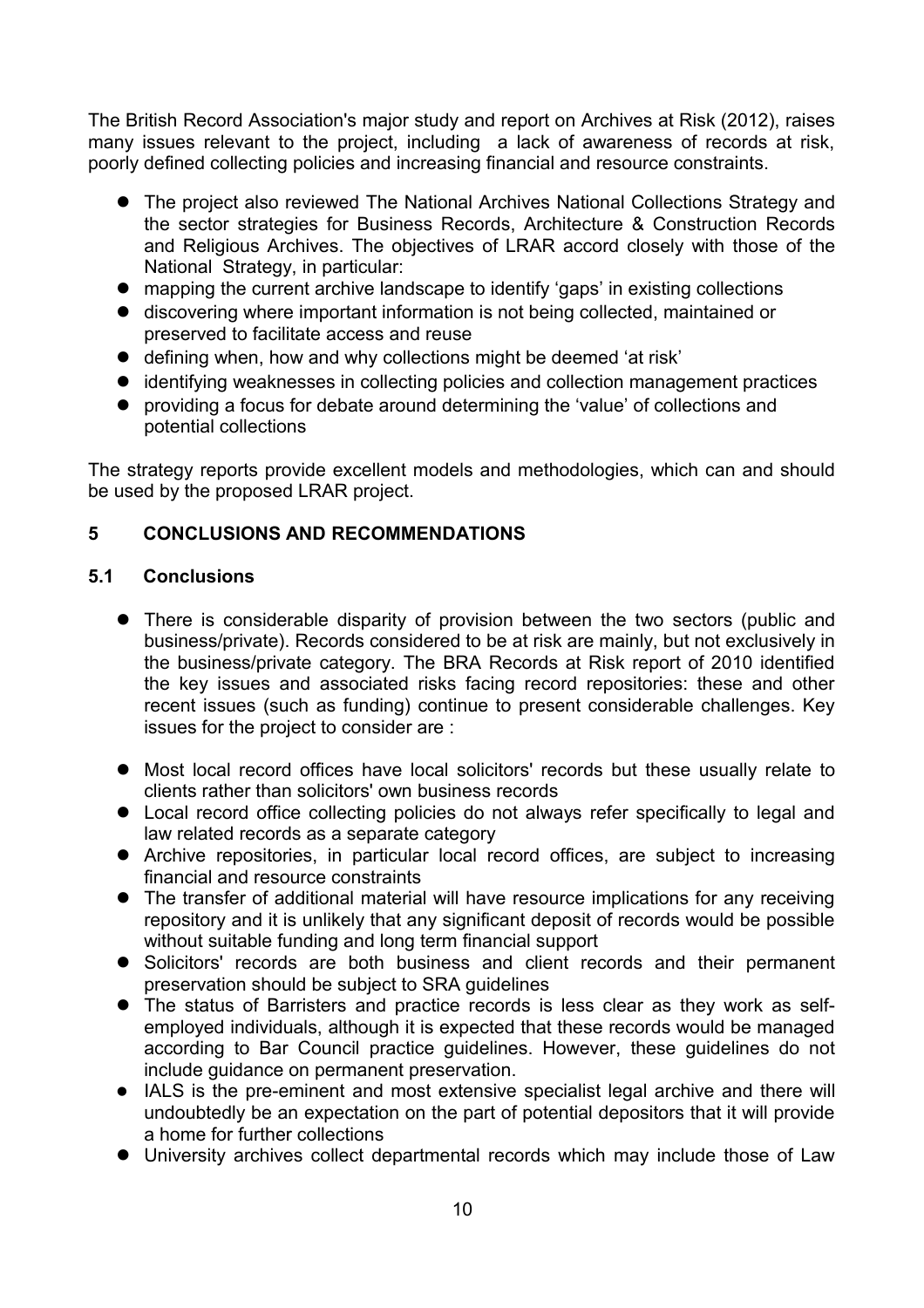Departments; they also collect personal papers of eminent academic staff .

- Some may also collect research related collections and may be willing to accept similar material identified by the LRAR project
- There is no apparent evidence of corporate law firms depositing their own business (non-client) records, or retaining their own archives: this needs further investigation by direct approach

#### **5.2 Recommendations**

This report recommends that the Project should work with others who have already produced relevant surveys and reports (that can act as models for follow on projects relating to LRAR) and to tie in with existing national collections strategies and findings.

We recommend that the project should seek the involvement of TNA, BRA, BAC, and others as partners who can bring their expertise and experience to any follow up projects and raise the profile of the issue of records at risk or undiscovered. The input of others in the archive profession will also help to reassure potential depositors that archivists have the expertise to manage confidential, restricted records.

If and when funding is found to continue the LRAR project, it is suggested that work is done on a short-term and long-term basis. This takes into account the short-term nature of most funding and will allow for different phases to be developed as and when funding and resources allow. This would act as a stimulus to attract further funding.

We therefore recommend that the project should develop both long and short term objectives.

#### **5.2.3 Short term objectives**

Short term work can act as pilot work for longer-term research and will maintain project momentum pending major funding. It will reinforce and develop the work already completed and targeted case studies or regional work will show what can be achieved if research is widened out in longer-term projects. Suggestions include:

- Regional surveys/case studies repositories holding legal records and selected ISLs which hold their own records (not deposited in an archive)
- Liaison with archives & legal bodies which have supplied guidelines for those caring for legal records – to develop guidelines, and raise the profile/importance of these e.g. to highlight and improve if required the guidance from the Law Society and others in the legal profession on managing records and potential archives
- Extending the more detailed survey of repositories in Warwickshire, Devon and Surrey to include other areas e.g. Wales, Oxfordshire, London (using organisations own online catalogues and finding aids as well as the TNA annual returns of accessions)
- Identifying un-catalogued records that have been deposited and could qualify for funding e.g. from the National Cataloguing Grant Scheme administered by TNA and the BAC business records funding programme
- Widening out the detailed analysis of TNA annual returns of accessions from the areas mentioned above
- Identifying more supporters/champions in the research/academic community, and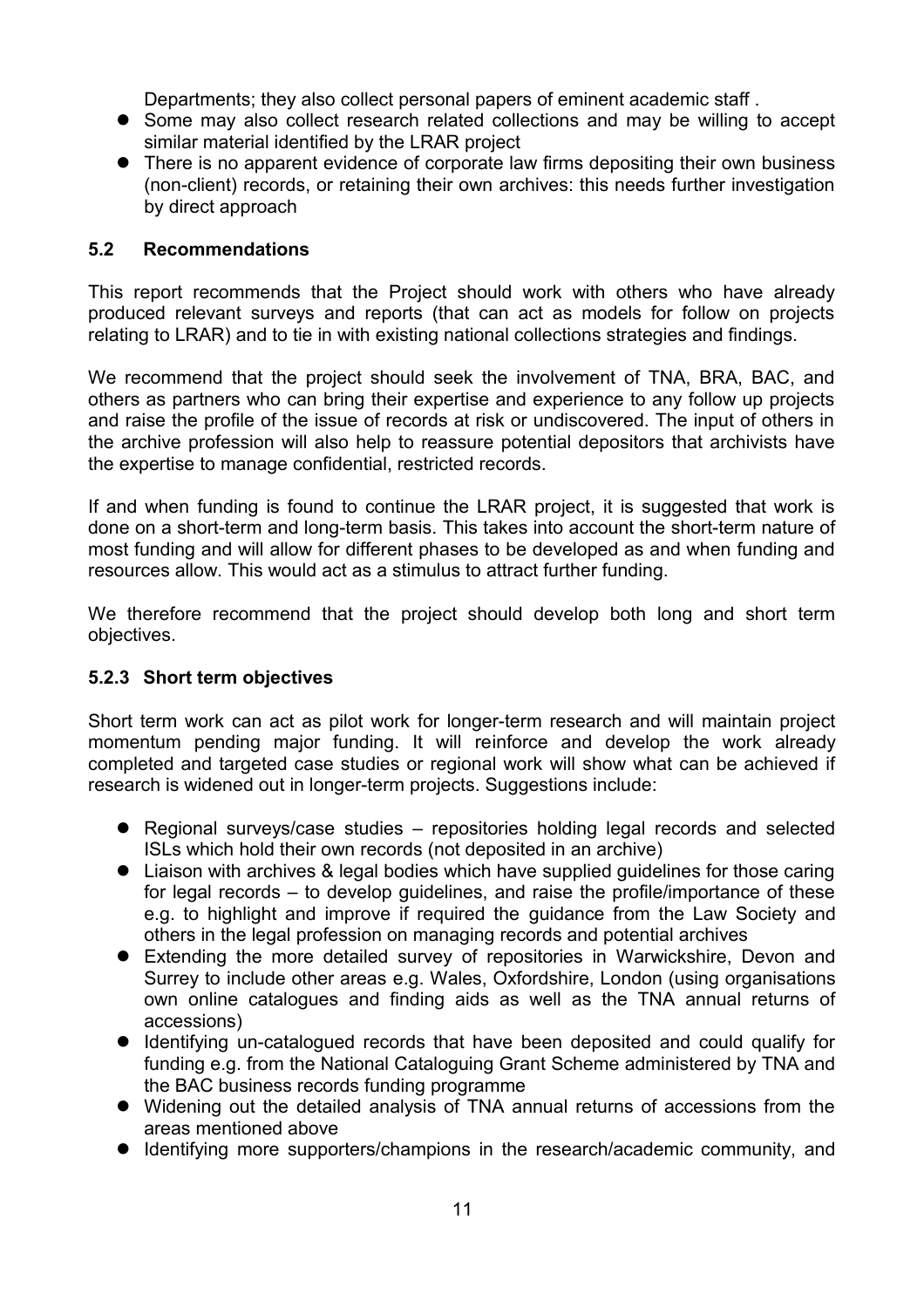the archive/heritage and legal sector

#### **5.2.4 Longer term objectives**

A long term aim of the LRAR project will be to produce a systematic overview of existing archive provision for legal records in the business/private sector. It will also aim to improve the guidance for record keepers, to ensure that good archival and records management procedures are followed.

We recommend that this work should be further developed in partnership with others including TNA in order to create a national strategy for Legal Records, as part of TNA's strategic development programme. We believe that this will be the most beneficial long term approach for LRAR and should build on the experience of surveys and reports that have been undertaken for other sectors. Two examples that can act as models to follow are TNA's Business Archives Strategy of 2009; the 2010 religious archives survey, which was a partnership between TNA, the ARA and the Religious Archives Group (with financial support from The Pilgrim Trust); and the 2013 architecture, building and construction records survey (partnership of TNA and the BAC).

- Other areas to explore could include:
- Liaising with the BRA, The Law Society/SRA, and storage providers over the issue of intervention records backlog to look at 1) the need for better flagging of records at risk in the business records category as used by SRA when 'indexing' these records, and 2) seeking more resources and support for the project and the BRA to reduce the backlog and to avoid the potential loss of archival material.
- Liaising with the same organisations involved in intervention records to ensure that the appraisal/flagging of records includes a robust retention schedule that allows for reviews at regular intervals to avoid the scenario of deciding that everything has to either be kept permanently or disposed of without any further review
- National surveys to develop the work of regional surveys and case studies
- Structured visits and interviews with archivists and others to discuss in depth issues such as policies, holdings, funding issues and the willingness to accept further deposits
- Identifying potential homes for records at risk
- Looking at the apparent lack of evidence showing that corporate law firms are depositing their own business (non-client) records, or retaining their own archives
- Liaison with bodies representing the heritage and information professions such as the ARA, CILIP, BIALL

#### **Elizabeth Dawson & Gary Collins, Consultants**

**19th April 2015**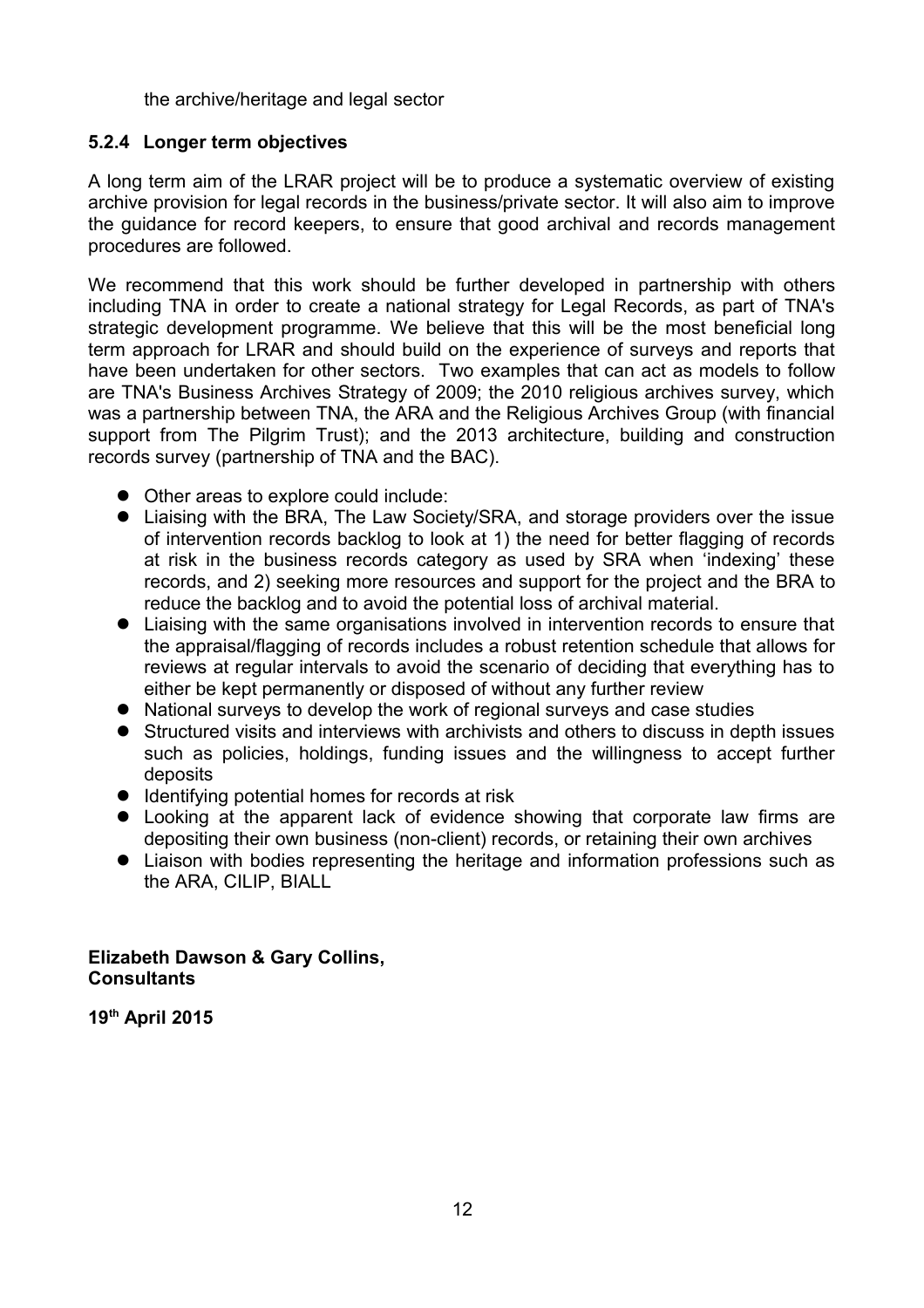# **APPENDIX: Research resources and publications consulted**

# **1 Archive catalogues and on-line resources**

**The Archives Hub** <http://www.archiveshub.ac.uk/index.html>

**AIM 25** <http://www.aim25.ac.uk/>

**Discovery (TNA catalogue, incorporating the National Register of Archives)**  http://discovery.nationalarchives.gov.uk/

**ARCHON** directory of archives<http://discovery.nationalarchives.gov.uk/find-an-archive>

**Database of Non Governmental Organisations ( DANGO)** <http://www.dango.bham.ac.uk/index.htm>

**Accessions to Repositories**:<http://www.nationalarchives.gov.uk/accessions/>

#### **Inns of Court Archives**

<http://www.innertemple.org.uk/history/the-archives> <https://www.middletemple.org.uk/library-and-archive/> <https://www.graysinn.org.uk/history/archives> <http://www.lincolnsinn.org.uk/index.php/library/the-inns-archives>

# **2 National and sector policies & strategies**

#### **TNA national strategy statement**

[http://www.nationalarchives.gov.uk/documents/information-management/ncs-vision](http://www.nationalarchives.gov.uk/documents/information-management/ncs-vision-strategy-and-principles.pdf)[strategy-and-principles.pdf](http://www.nationalarchives.gov.uk/documents/information-management/ncs-vision-strategy-and-principles.pdf)

**Archives in the 21st Century report** [http://www.nationalarchives.gov.uk/archives](http://www.nationalarchives.gov.uk/archives-sector/archives-21-century.htm)[sector/archives-21-century.htm](http://www.nationalarchives.gov.uk/archives-sector/archives-21-century.htm)

**Business Archives Strategy** [http://www.nationalarchives.gov.uk/archives](http://www.nationalarchives.gov.uk/archives-sector/business-archives-strategy.htm)[sector/business-archives-strategy.htm](http://www.nationalarchives.gov.uk/archives-sector/business-archives-strategy.htm)

#### **Business Archives strategy report**

http://www.businessarchivescouncil.org.uk/materials/national strategy for business archi [ves.pdf](http://www.businessarchivescouncil.org.uk/materials/national_strategy_for_business_archives.pdf)

**Architecture and Construction records** [http://www.nationalarchives.gov.uk/archives](http://www.nationalarchives.gov.uk/archives-sector/architecture-building-construction-records.htm)[sector/architecture-building-construction-records.htm](http://www.nationalarchives.gov.uk/archives-sector/architecture-building-construction-records.htm)

**Religious Archives strategy** [http://www.nationalarchives.gov.uk/archives](http://www.nationalarchives.gov.uk/archives-sector/religious-archives-survey.htm)[sector/religious-archives-survey.htm](http://www.nationalarchives.gov.uk/archives-sector/religious-archives-survey.htm)

#### **Religious Archives survey & report**

[http://www.nationalarchives.gov.uk/documents/information-management/tna-ras-web-17](http://www.nationalarchives.gov.uk/documents/information-management/tna-ras-web-17-nov.pdf) [nov.pdf](http://www.nationalarchives.gov.uk/documents/information-management/tna-ras-web-17-nov.pdf)